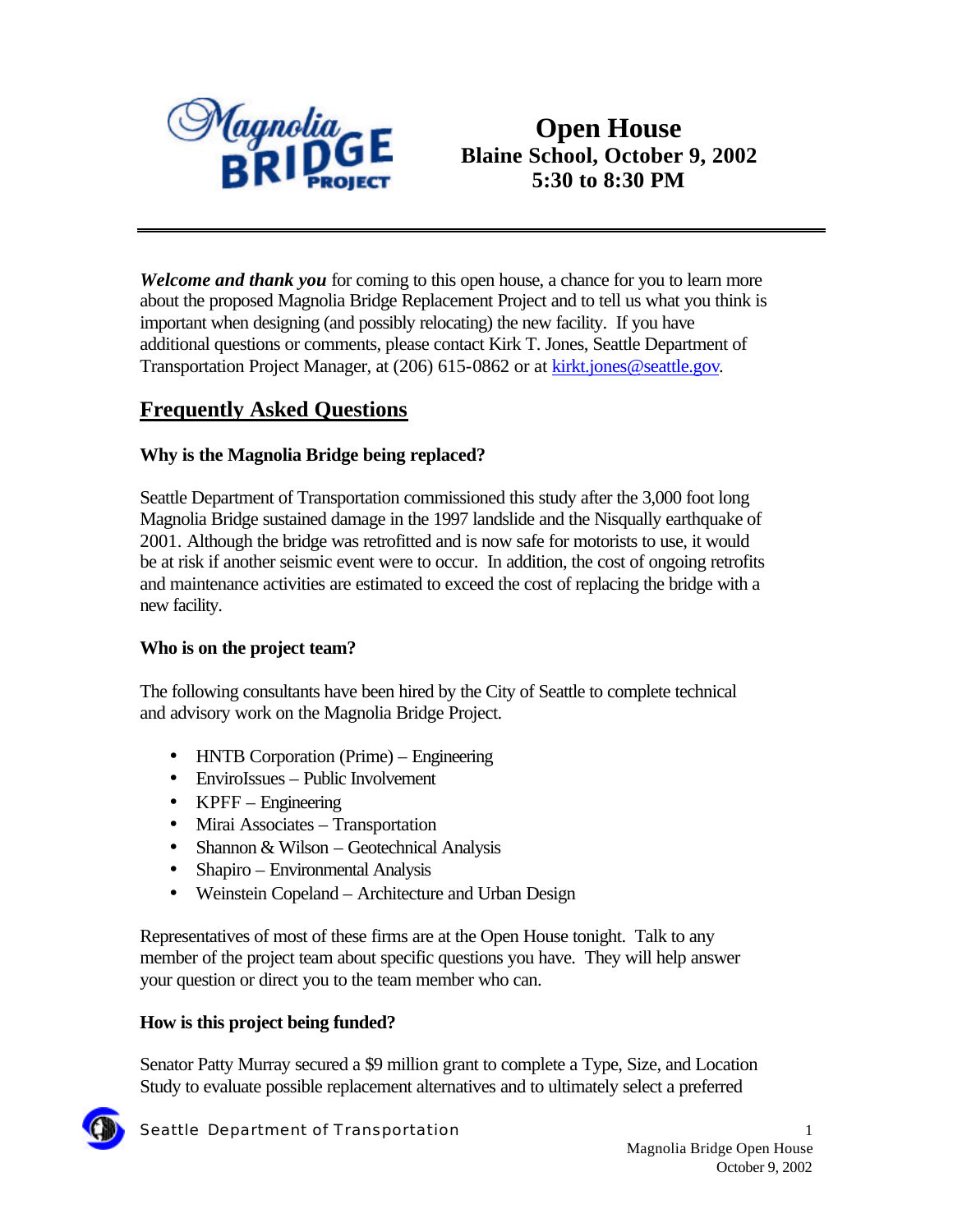alternative. This funding is also intended to cover the cost to design the replacement facility once a preferred alternative is selected. However, this funding will not cover any construction costs; the City of Seattle will begin looking for additional construction funding after the Type, Size, and Location Study is completed and approved.

Replacement of the Magnolia Bridge is a key element of Mayor Greg Nickels' commitment to: (1) getting back to basics, (2) making it easier to get around, and (3) shaping the future.

# **How long will the project take?**

Completing the Type, Size, and Location Study should take approximately 10 to 12 months, with a final study projected to be available in July of 2003. The project schedule will depend upon the preferred alternative selected (which will affect the amount of time it could take to, for example, move through the environmental permitting process). If the design and permitting process proceeds smoothly, and funding is received in a timely manner, construction could begin in approximately three years.

# **Where will the new bridge be located?**

We don't know yet, and that's why we're encouraging the public to tell us what they'd like in a new facility. The City of Seattle has not made any decisions about where the new facility will be or what it might look like. We've heard a variety of different solutions suggested by stakeholders, neighborhood leaders, and residents, and we will consider these (and others) carefully.

# **What is the process for selecting a preferred alternative for the Magnolia Bridge replacement?**

Please see the attached "Magnolia Bridge Replacement Process" flowchart for additional information about the schedule and project process. The project team is currently gathering information about existing conditions, as well as talking with stakeholders in the project area (please see the attached list of stakeholders interviewed to date for the project). Seattle has also convened a Design Advisory Group, a group of ten stakeholders who represent various interests in the project area and who will provide input and act as project liaisons with the organizations they represent throughout the planning process.

In the near future, the project team will identify 6-8 potential alternatives based on information collected about existing project area conditions and on suggestions and input provided by the Design Advisory Group and the public. These alternatives will be presented during a second public open house tentatively scheduled in December. The project team is also in the process of developing specific criteria (e.g., environmental, urban design, engineering, and others) that will help screen preliminary alternatives. Based on further analysis and criteria developed, the project team will narrow down the list of options to three final alternatives. The final three alternatives will be presented

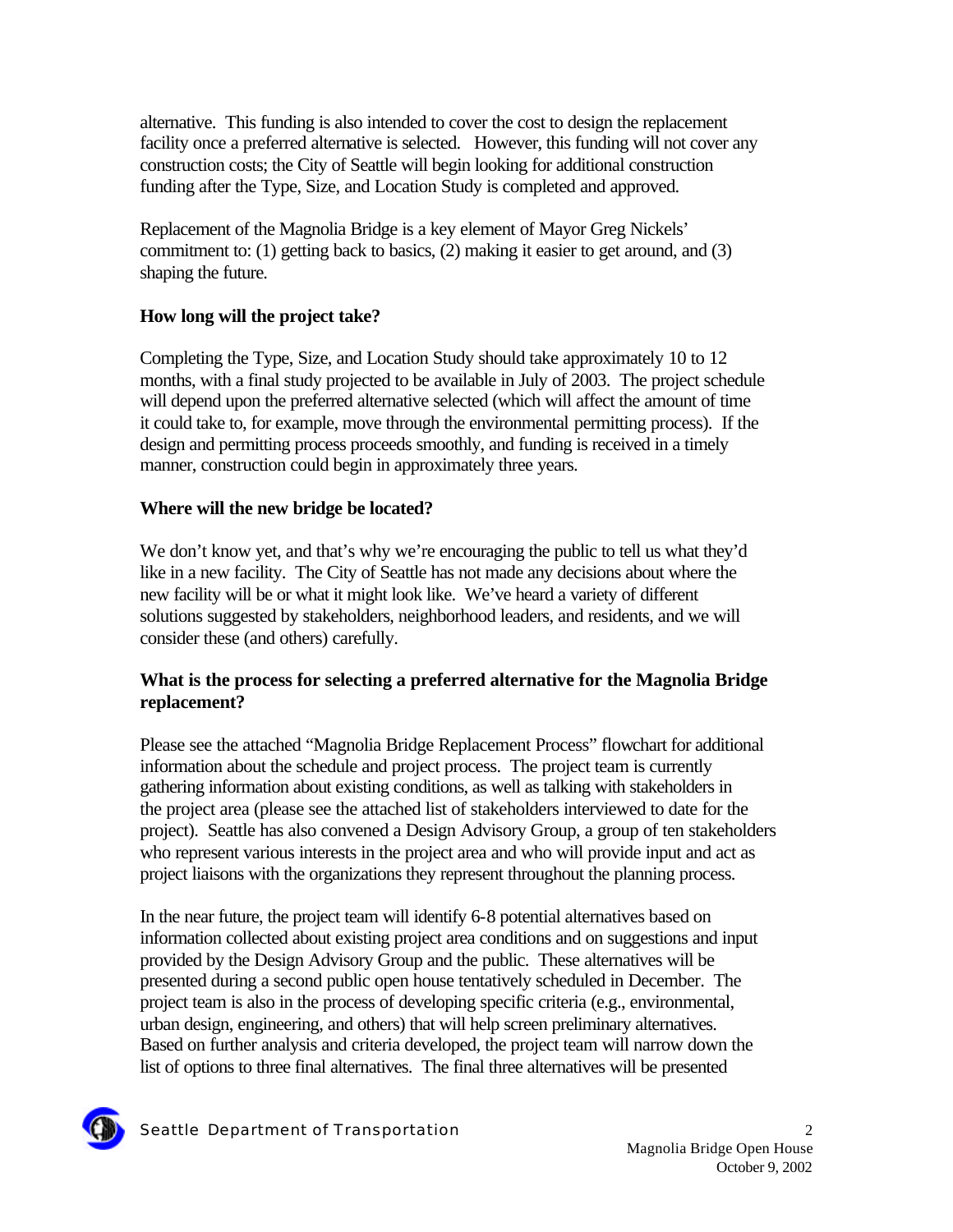during a third open house, tentatively scheduled in February, and a preferred alternative will be selected.

If a preferred option falls within the same corridor as the existing bridge, then the team might conduct an Environmental Assessment, a less rigorous environmental documentation process. In this scenario, the team would complete the assessment, continue analyzing the leading alternative, finalize the Type, Size, and Location Report, and begin the design phase of the project.

If, however, the preferred alternative lies outside the existing corridor, the team will go through the demanding Environmental Impact Statement (EIS) process to determine the preferred alternative. Completing an EIS would add a year to the schedule, and thereafter the team would begin the design phase of the project.

# **Who is represented on the Design Advisory Group?**

- Ballard Interbay Northend Manufacturing and Industrial Center (BINMIC)
- Bicycle Alliance of America
- Friday Group
- Friends of Queen Anne
- Magnolia Community Club
- Magnolia and Queen Anne Chambers
- Port of Seattle
- Queen Anne Magnolia/ District Council
- Seattle Marine Business Coalition
- Uptown Alliance
- Washington State Department of Transportation

## **How can I participate in this process and/or learn more about the work that's being done by the project team?**

There are many ways that you can stay informed and involved during this project:

- **Attend future open houses**: We've tentatively scheduled open houses in December 2002 and February 2003 to coincide with key project decision points. You are encouraged to provide comments to members of the project team at these events, as well as fill out comment sheets that you can leave at the meeting or mail in later.
- **Fill out and return comment sheets**: A comment sheet is attached at the end of this packet. By completing and returning this comment sheet, your comments, questions, and suggestions will be entered into our project database and considered by the project team.